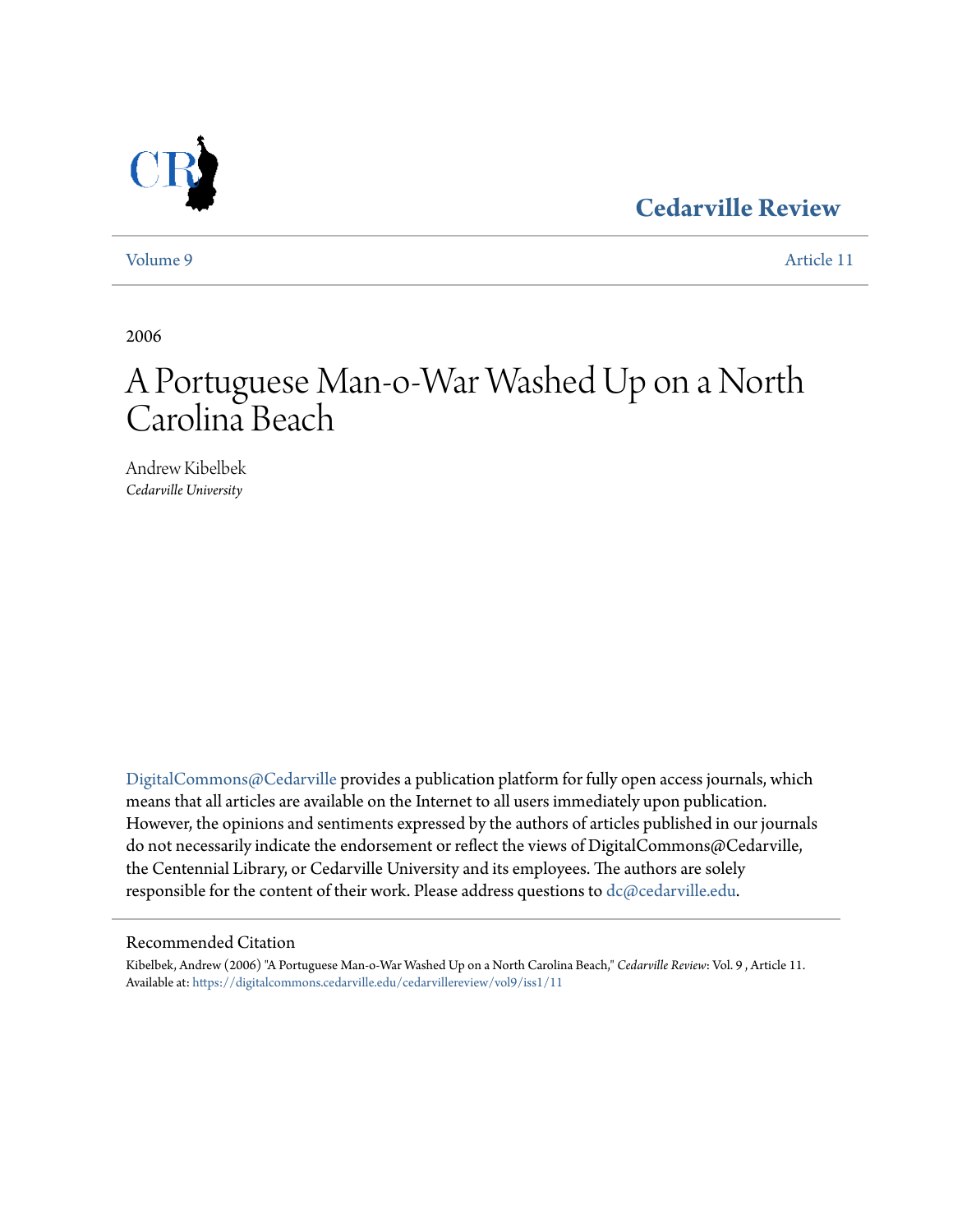## A Portuguese Man-o-War Washed Up on a North Carolina Beach

Browse the contents of [this issue](https://digitalcommons.cedarville.edu/cedarvillereview/vol9/iss1) of *Cedarville Review*.

#### **Creative Commons License**  $\bigcirc$  000

This work is licensed under a [Creative Commons Attribution-Noncommercial-No Derivative Works 4.0](http://creativecommons.org/licenses/by-nc-nd/4.0/) [License.](http://creativecommons.org/licenses/by-nc-nd/4.0/)

Follow this and additional works at: [https://digitalcommons.cedarville.edu/cedarvillereview](https://digitalcommons.cedarville.edu/cedarvillereview?utm_source=digitalcommons.cedarville.edu%2Fcedarvillereview%2Fvol9%2Fiss1%2F11&utm_medium=PDF&utm_campaign=PDFCoverPages)



This poetry is available in Cedarville Review: [https://digitalcommons.cedarville.edu/cedarvillereview/vol9/iss1/11](https://digitalcommons.cedarville.edu/cedarvillereview/vol9/iss1/11?utm_source=digitalcommons.cedarville.edu%2Fcedarvillereview%2Fvol9%2Fiss1%2F11&utm_medium=PDF&utm_campaign=PDFCoverPages)